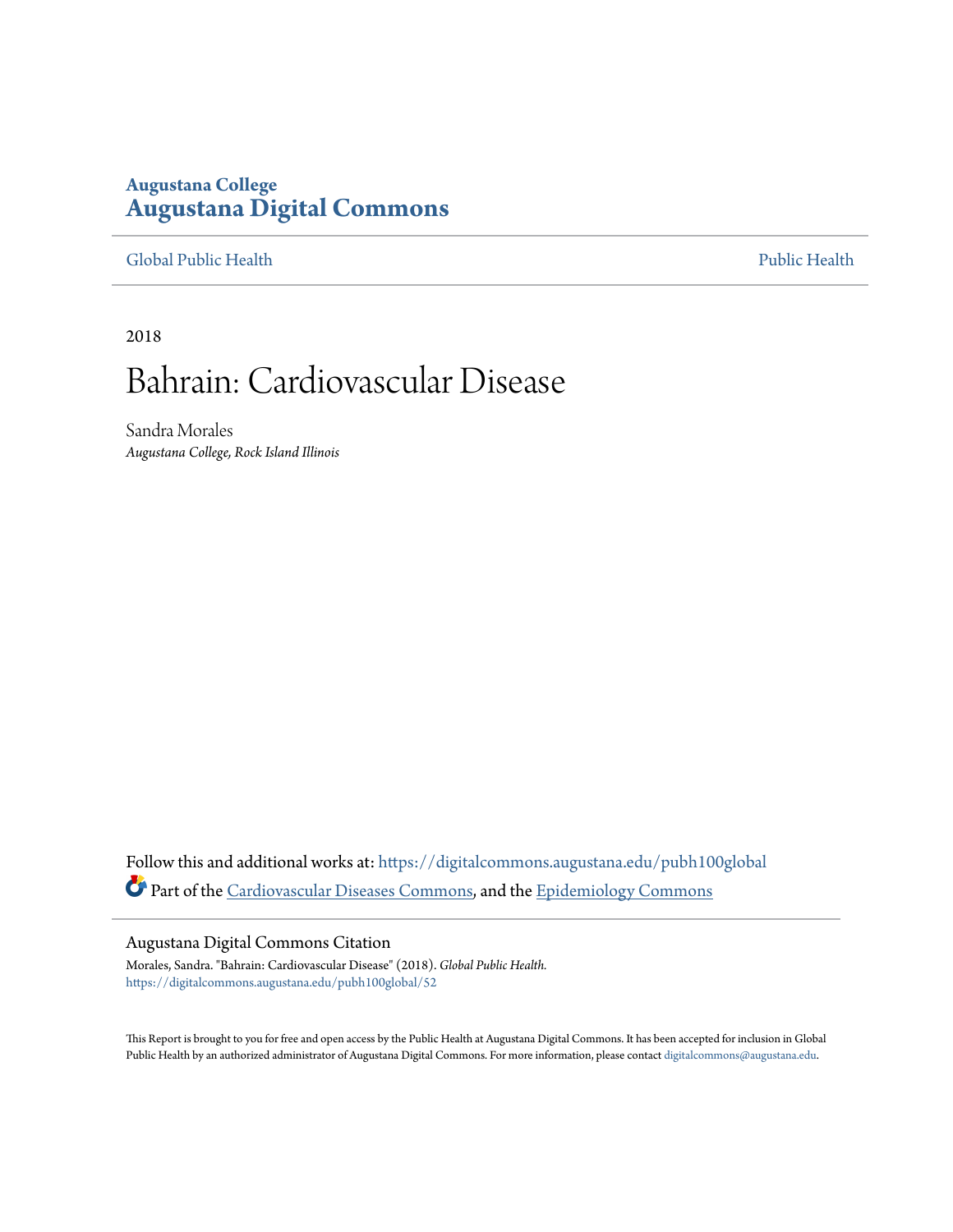# CARDIOVASCULAR DISEASE IN BAHRAIN

## PUBLIC HEALTH BRIEF REPORT (PUBH 100) SANDRA MORALES

Bahrain overview: Bahrain, better known as the Kingdom of Bahrain, is an island nation in the Middle East. The island is in the Arabian Gulf (Persian Gulf), east of Saudi Arabia, north of Qatar. Bahrain is connected to Saudi Arabia by the King Fahd Causeway which is 25 kilometers (CIA, 2017). As of now the population of Bahrain is about 1.5 million; however, it has the smallest population of the five Gulf states. The male population exceeds the female population with 62.6% for male and 37.4% for female. Immigrants make up approximately 50% of the total population as of 2015. Its population is made up of: 46% Bahrain, 45.7% Asian, 4.7% Arab, 1.6% African, 1% European, and 1.2% other. When it comes to religion most people are Muslim. Muslims make up for 70% of the population, 14.5% Christian, 9.8% Hindu, 2.5% Buddhist, 0.6 Jewish, less than 1% folk, and 1.9 % unaffiliated (WHO, 2017).



Government: Bahrain is a constitutional monarchy. The legal system is a mixture of Islamic law, English common law, Egyptian civil, criminal and commercial codes. Political parties are prohibited, but political societies were legalized under a July 2005 law (Bahrain, 2014, The Economist). The head of government and supreme commander of the Bahrain defense force is Khalifa bin Salman Al Khalifa since 1970. Bahrain is divided into four governates: the capital, Muhrraq, the Northern, and the Southern governates. Elections, both parliamentary and municipal are under judicial supervision and national monitoring at all stages to ensure transparency of the electoral process (Bahrain 2014, The Economist).

Image: (n.d.). Retrieved January 23, 2018, from [http://www.lahistoriaconmapas.com/atlas/country-map02/kuwait-and-bahrain-map.htm.](http://www.lahistoriaconmapas.com/atlas/country-map02/kuwait-and-bahrain-map.htm)

Major challenges: Bahrain's major challenge is cardiovascular disease. For men, the deadliness of cardiovascular diseases in Bahrain peaks at age 80; however, cost-effective interventions exist, and have worked. The most successful strategies have employed a range of population wide approaches combined with interventions for individuals (Al-Nooh et al., 2014). There are not any real issues in terms of healthcare, funding, or unemployment. Bahrain does not have any international issues. Surprisingly, the criminalization of domestic workers is common (OSAC, 2017).

Public health issue: Cardiovascular disease is a prevalent problem in Bahrain. Cardiovascular disease (CVD), also called heart disease, refers to conditions that involve narrowed or blocked blood vessels that can lead to a heart attack, chest pain or stroke (Mayo Clinic, 2017). It accounted for 34% of deaths in 2002 (Al-Nooh et al., 2014). Out of the 2388 total deaths reported in 2010, 379 were due to circulatory diseases (Al-Nooh et al., 2014). It is a major cause of morbidity and mortality in Bahrain.

Basic epidemiology: Men are more at risk for the disease. The prevalence of hypertension based on diastolic blood pressure reading among males was 31.4%, but 13.1% for females (Al-Nooh et al., 2014). Being overweight and being inactive were the top two risk factors while low density cholesterol was at the bottom. Tobacco can also increase the chance of CVD. More than 5,000 children and 185,000 adults [use tobacco every day](http://www.tobaccoatlas.org/country-data/bahrain/) in the country (Bahrain Archives, 2017). Low fruits and vegetables intake was one of the dietary behaviors that were linked with increased risk for CVD. The indirect effects of CVD